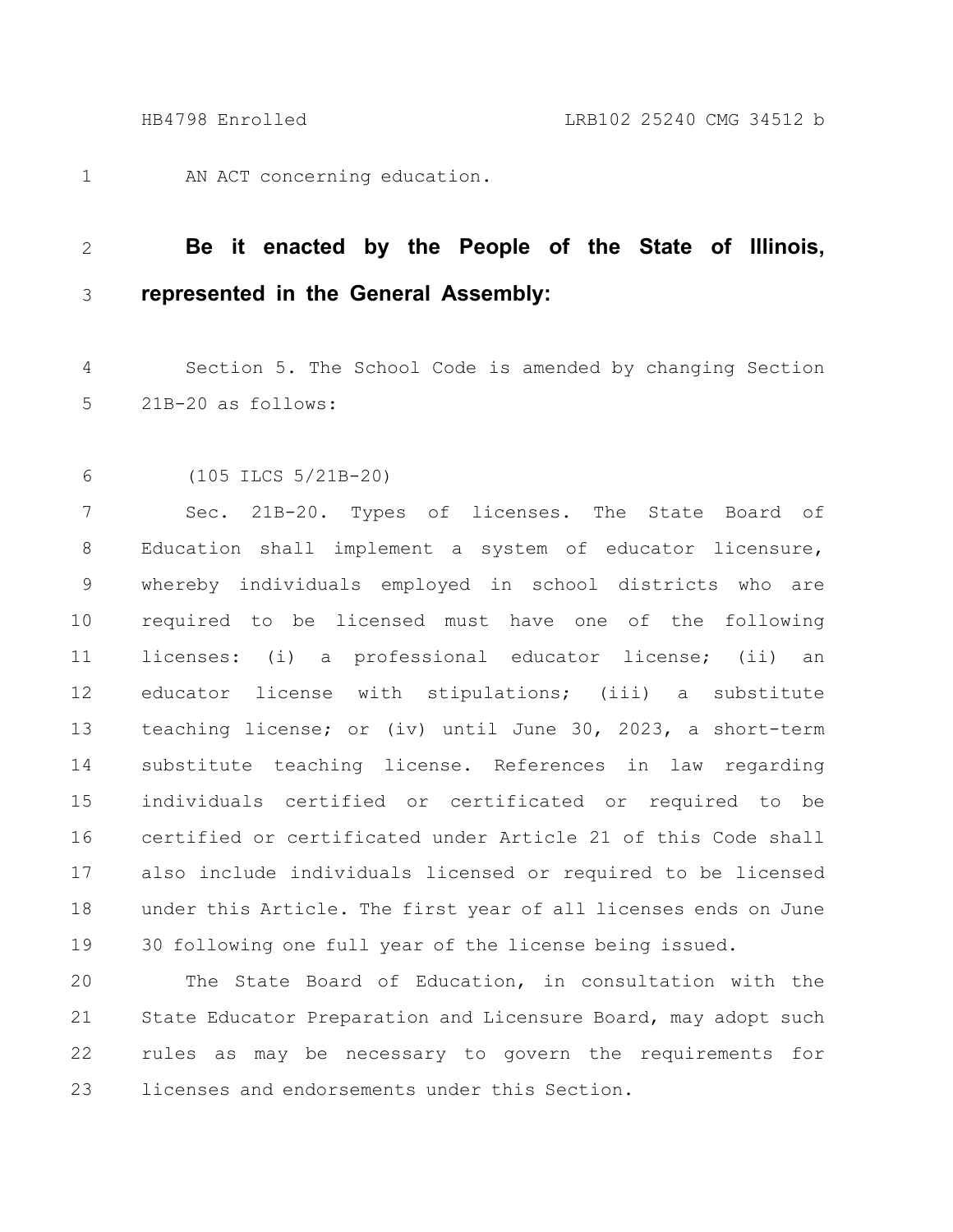## HB4798 Enrolled - 2 - LRB102 25240 CMG 34512 b

(1) Professional Educator License. Persons who (i) have successfully completed an approved educator preparation program and are recommended for licensure by the Illinois institution offering the educator preparation program, (ii) have successfully completed the required testing under Section 21B-30 of this Code, (iii) have successfully completed coursework on the psychology of, the identification of, and the methods of instruction for the exceptional child, including without limitation children with learning disabilities, (iv) have successfully completed coursework in methods of reading and reading in the content area, and (v) have met all other criteria established by rule of the State Board of Education shall be issued a Professional Educator License. All Professional Educator Licenses are valid until June 30 immediately following 5 years of the license being issued. The Professional Educator License shall be endorsed with specific areas and grade levels in which the individual is eligible to practice. For an early childhood education endorsement, an individual may satisfy the student teaching requirement of his or her early childhood teacher preparation program through placement in a setting with children from birth through grade 2, and the individual may be paid and receive credit while student teaching. The student teaching experience must meet the requirements of and be approved by the individual's early childhood 1 2 3 4 5 6 7 8 9 10 11 12 13 14 15 16 17 18 19 20 21 22 23 24 25 26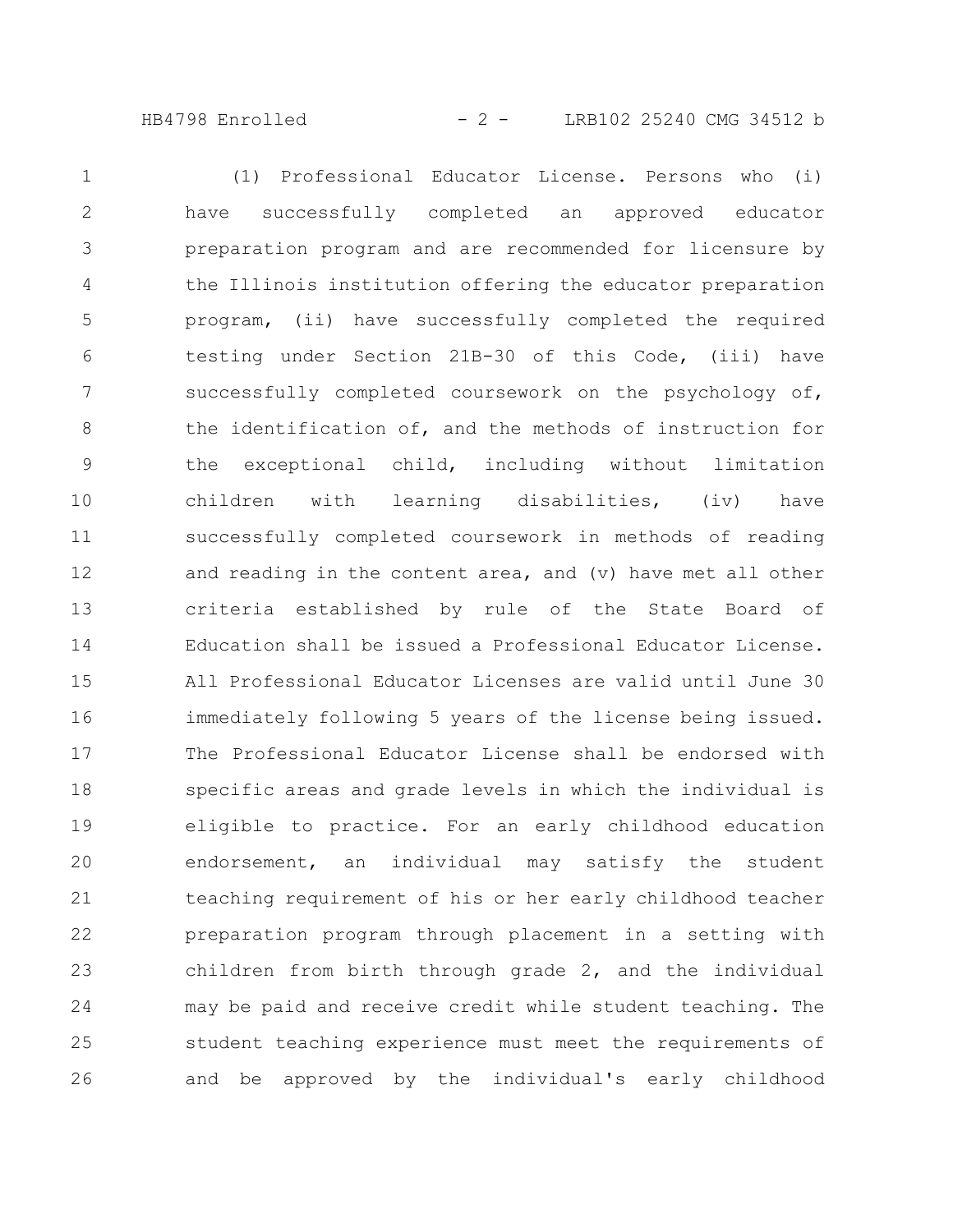HB4798 Enrolled - 3 - LRB102 25240 CMG 34512 b

1

18

teacher preparation program.

Individuals can receive subsequent endorsements on the Professional Educator License. Subsequent endorsements shall require a minimum of 24 semester hours of coursework in the endorsement area and passage of the applicable content area test, unless otherwise specified by rule. 2 3 4 5 6

(2) Educator License with Stipulations. An Educator License with Stipulations shall be issued an endorsement that limits the license holder to one particular position or does not require completion of an approved educator program or both. 7 8 9 10 11

An individual with an Educator License with Stipulations must not be employed by a school district or any other entity to replace any presently employed teacher who otherwise would not be replaced for any reason. 12 13 14 15

An Educator License with Stipulations may be issued with the following endorsements: 16 17

(A) (Blank).

(B) Alternative provisional educator. An alternative provisional educator endorsement on an Educator License with Stipulations may be issued to an applicant who, at the time of applying for the endorsement, has done all of the following: 19 20 21 22 23

(i) Graduated from a regionally accredited college or university with a minimum of a bachelor's degree. 24 25 26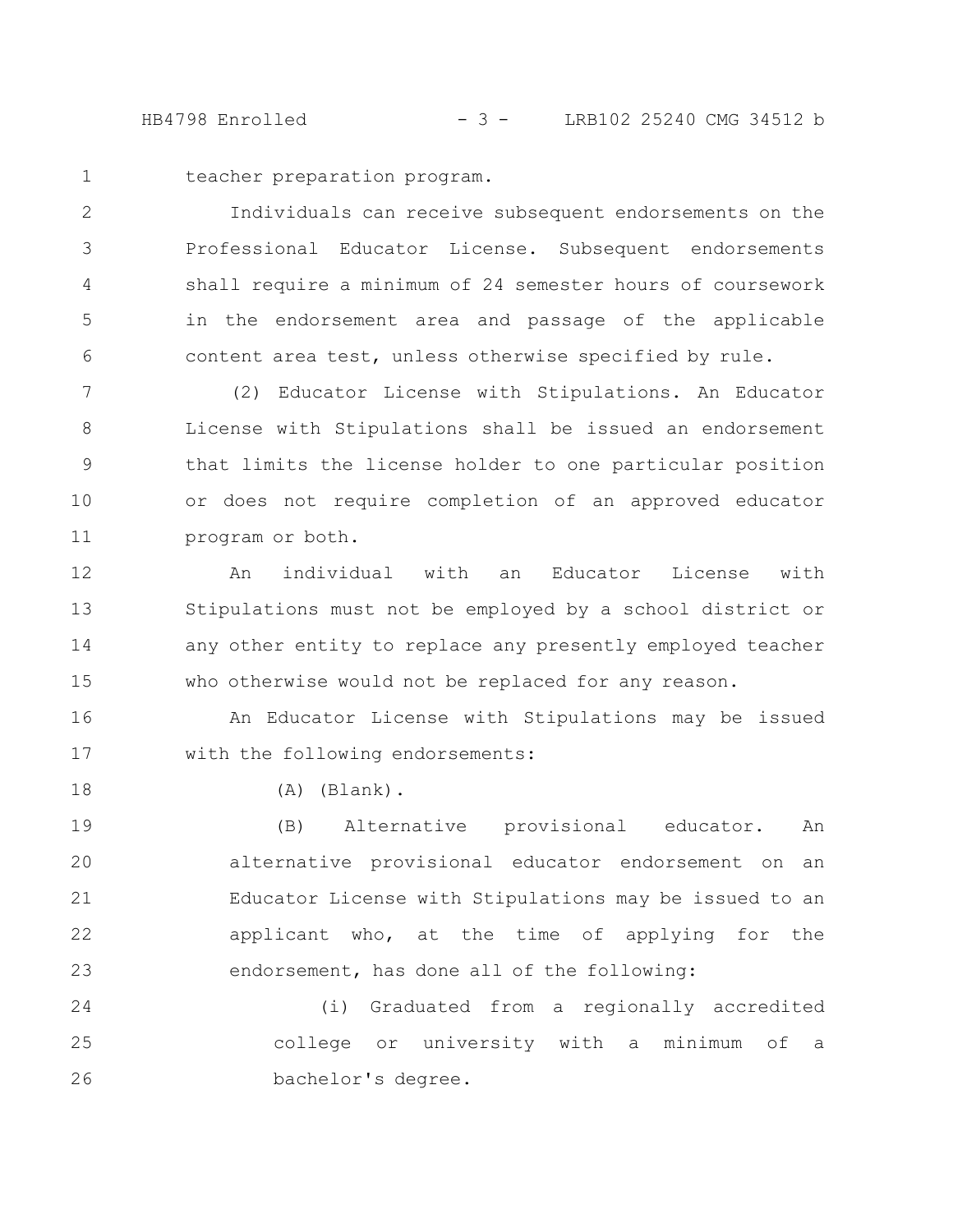5

6

(ii) Successfully completed the first phase of the Alternative Educator Licensure Program for Teachers, as described in Section 21B-50 of this Code. 1 2 3 4

(iii) Passed a content area test, as required under Section 21B-30 of this Code.

The alternative provisional educator endorsement is valid for 2 years of teaching and may be renewed for a third year by an individual meeting the requirements set forth in Section 21B-50 of this Code. 7 8 9 10

(C) Alternative provisional superintendent. An alternative provisional superintendent endorsement on an Educator License with Stipulations entitles the holder to serve only as a superintendent or assistant superintendent in a school district's central office. This endorsement may only be issued to an applicant who, at the time of applying for the endorsement, has done all of the following: 11 12 13 14 15 16 17 18

(i) Graduated from a regionally accredited college or university with a minimum of a master's degree in a management field other than education. 19 20 21

(ii) Been employed for a period of at least 5 years in a management level position in a field other than education. 22 23 24

(iii) Successfully completed the first phase of an alternative route to superintendent 25 26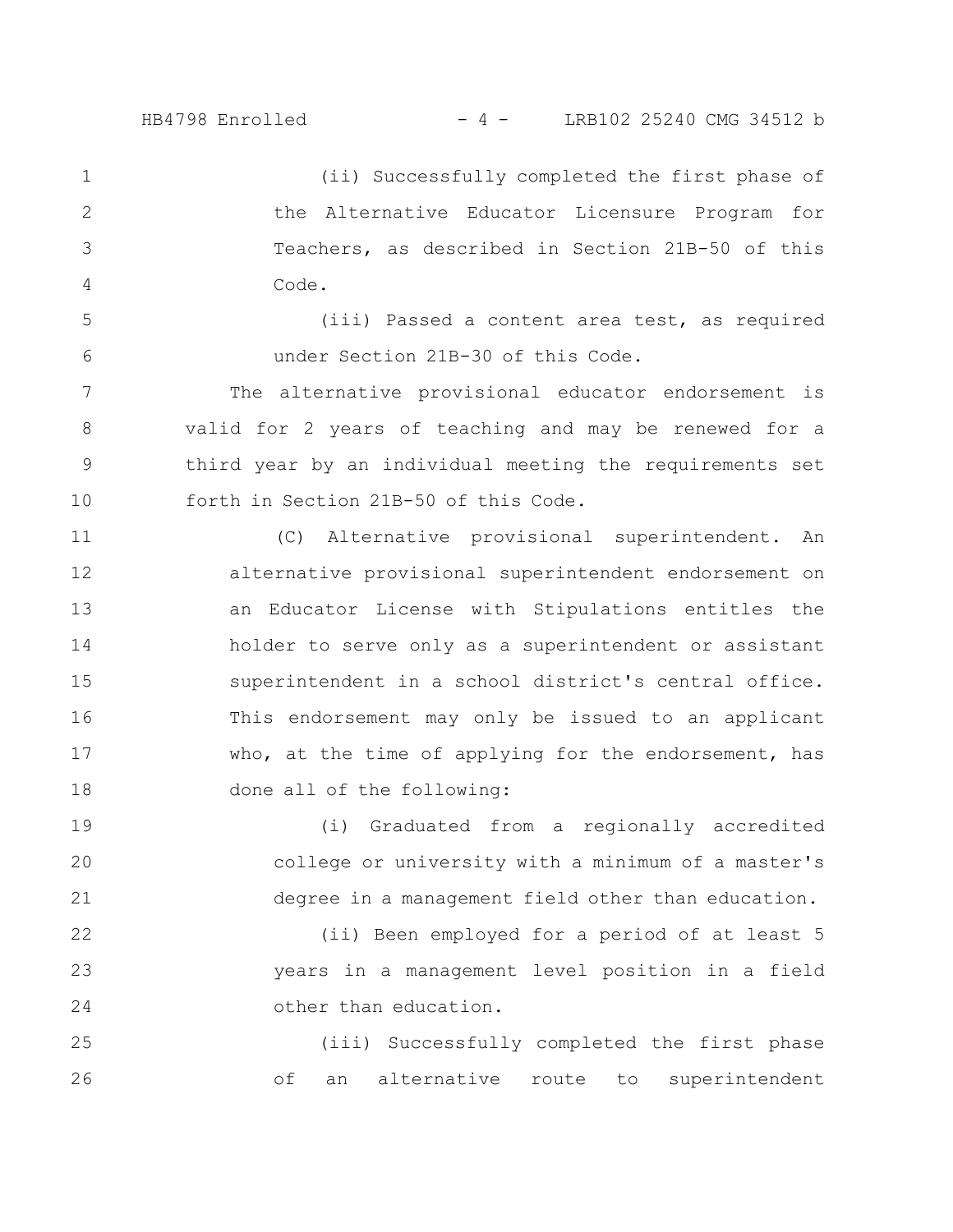1 2

5

6

7

endorsement program, as provided in Section 21B-55 of this Code.

(iv) Passed a content area test required under Section 21B-30 of this Code. 3 4

The endorsement is valid for 2 fiscal years in order to complete one full year of serving as a superintendent or assistant superintendent.

8

(D) (Blank).

(E) Career and technical educator. A career and technical educator endorsement on an Educator License with Stipulations may be issued to an applicant who has a minimum of 60 semester hours of coursework from a regionally accredited institution of higher education or an accredited trade and technical institution and has a minimum of 2,000 hours of experience outside of education in each area to be taught. 9 10 11 12 13 14 15 16

The career and technical educator endorsement on an Educator License with Stipulations is valid until June 30 immediately following 5 years of the endorsement being issued and may be renewed. 17 18 19 20

An individual who holds a valid career and technical educator endorsement on an Educator License with Stipulations but does not hold a bachelor's degree may substitute teach in career and technical education classrooms. 21 22 23 24 25

26

(F) Part-time provisional career and technical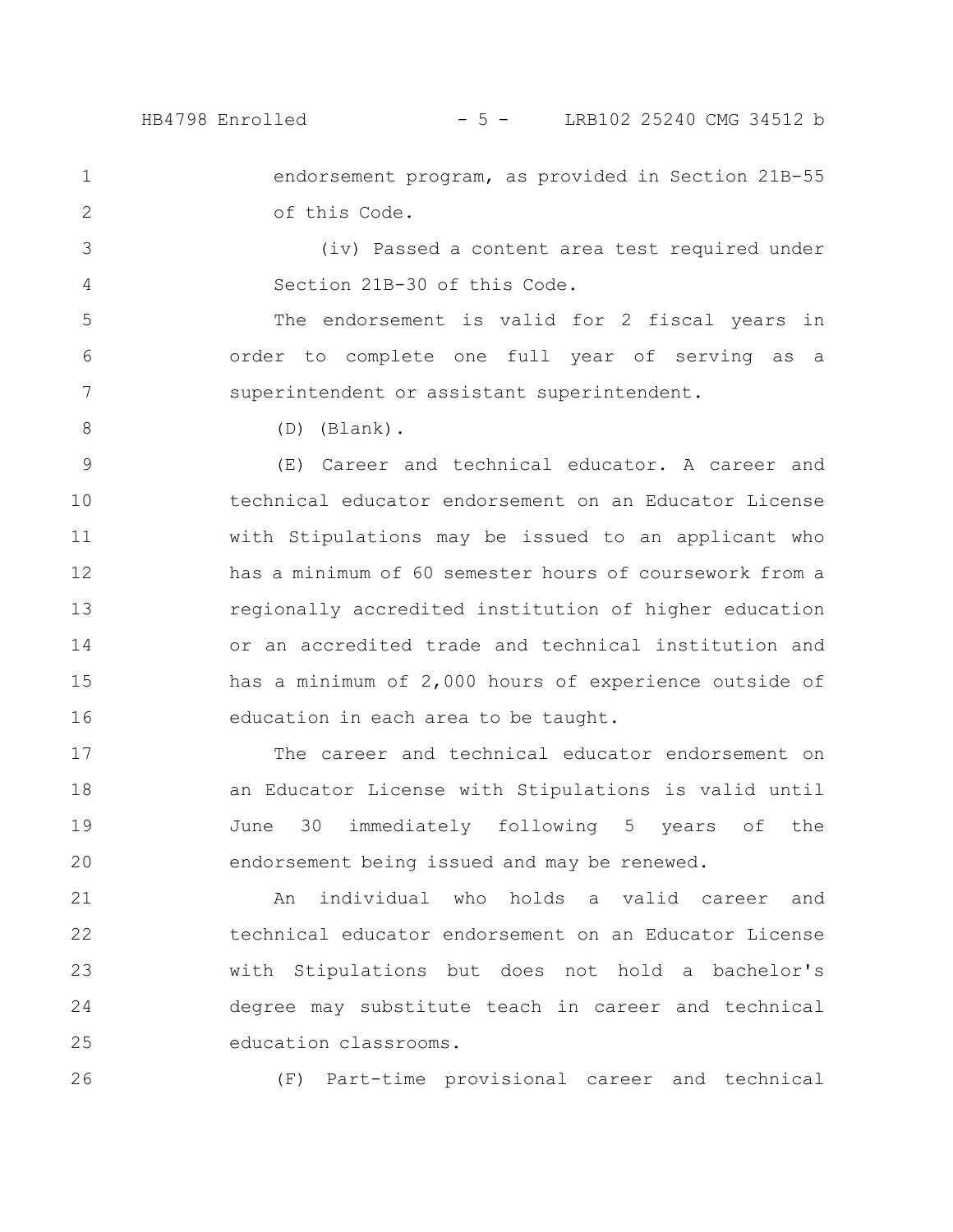educator or provisional career and technical educator. A part-time provisional career and technical educator endorsement or a provisional career and technical educator endorsement on an Educator License with Stipulations may be issued to an applicant who has a minimum of 8,000 hours of work experience in the skill for which the applicant is seeking the endorsement. It is the responsibility of each employing school board and regional office of education to provide verification, in writing, to the State Superintendent of Education at the time the application is submitted that no qualified teacher holding a Professional Educator License or an Educator License with Stipulations with a career and technical educator endorsement is available and that actual circumstances require such issuance. 1 2 3 4 5 6 7 8 9 10 11 12 13 14 15 16

The provisional career and technical educator endorsement on an Educator License with Stipulations is valid until June 30 immediately following 5 years of the endorsement being issued and may be renewed for 5 years. 17 18 19 20 21

A part-time provisional career and technical educator endorsement on an Educator License with Stipulations may be issued for teaching no more than 2 courses of study for grades 6 through 12. The part-time provisional career and technical educator 22 23 24 25 26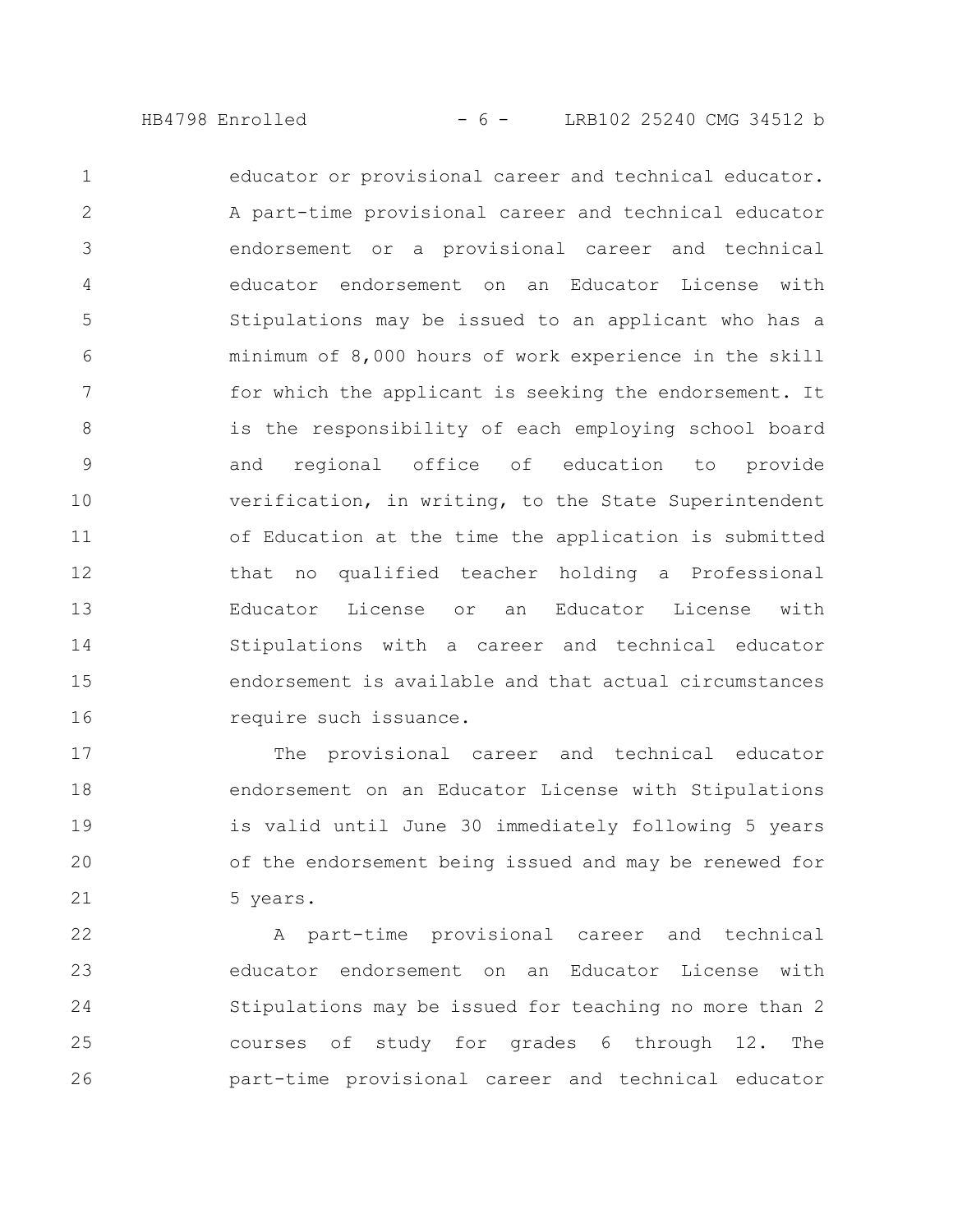endorsement on an Educator License with Stipulations is valid until June 30 immediately following 5 years of the endorsement being issued and may be renewed for 5 years if the individual makes application for renewal. 1 2 3 4 5

An individual who holds a provisional or part-time provisional career and technical educator endorsement on an Educator License with Stipulations but does not hold a bachelor's degree may substitute teach in career and technical education classrooms. 6 7 8 9 10

(G) Transitional bilingual educator. A transitional bilingual educator endorsement on an Educator License with Stipulations may be issued for the purpose of providing instruction in accordance with Article 14C of this Code to an applicant who provides satisfactory evidence that he or she meets all of the following requirements: 11 12 13 14 15 16 17

(i) Possesses adequate speaking, reading, and writing ability in the language other than English in which transitional bilingual education is offered. 18 19 20 21

(ii) Has the ability to successfully communicate in English. 22 23

(iii) Either possessed, within 5 years previous to his or her applying for a transitional bilingual educator endorsement, a valid and 24 25 26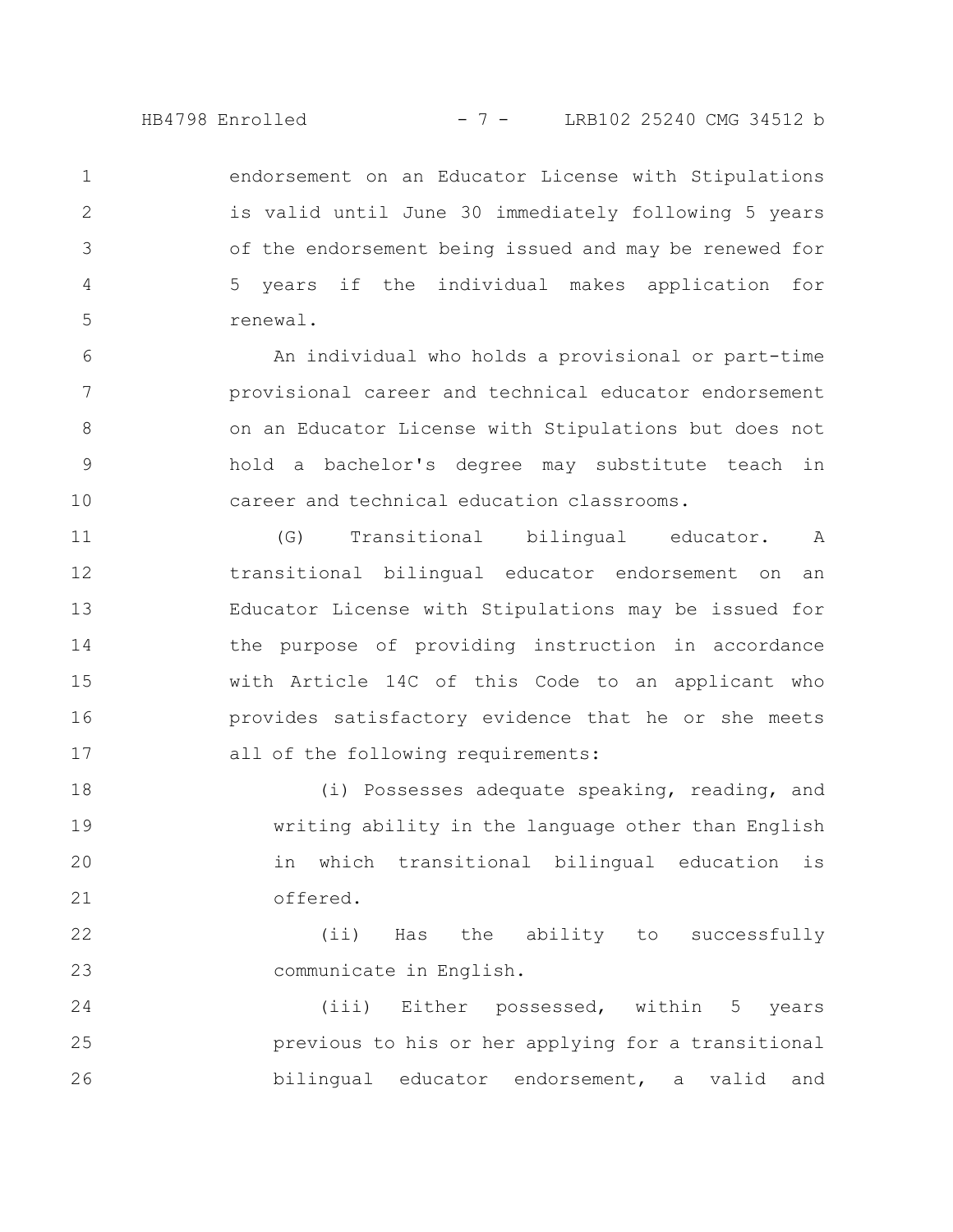HB4798 Enrolled - 8 - LRB102 25240 CMG 34512 b

comparable teaching certificate or comparable authorization issued by a foreign country or holds a degree from an institution of higher learning in a foreign country that the State Educator Preparation and Licensure Board determines to be the equivalent of a bachelor's degree from a regionally accredited institution of higher learning in the United States. 1 2 3 4 5 6 7 8

A transitional bilingual educator endorsement shall be valid for prekindergarten through grade 12, is valid until June 30 immediately following 5 years of the endorsement being issued, and shall not be renewed. 9 10 11 12 13

Persons holding a transitional bilingual educator endorsement shall not be employed to replace any presently employed teacher who otherwise would not be replaced for any reason. 14 15 16 17

(H) Language endorsement. In an effort to alleviate the shortage of teachers speaking a language other than English in the public schools, an individual who holds an Educator License with Stipulations may also apply for a language endorsement, provided that the applicant provides satisfactory evidence that he or she meets all of the following requirements: 18 19 20 21 22 23 24 25

(i) Holds a transitional bilingual 26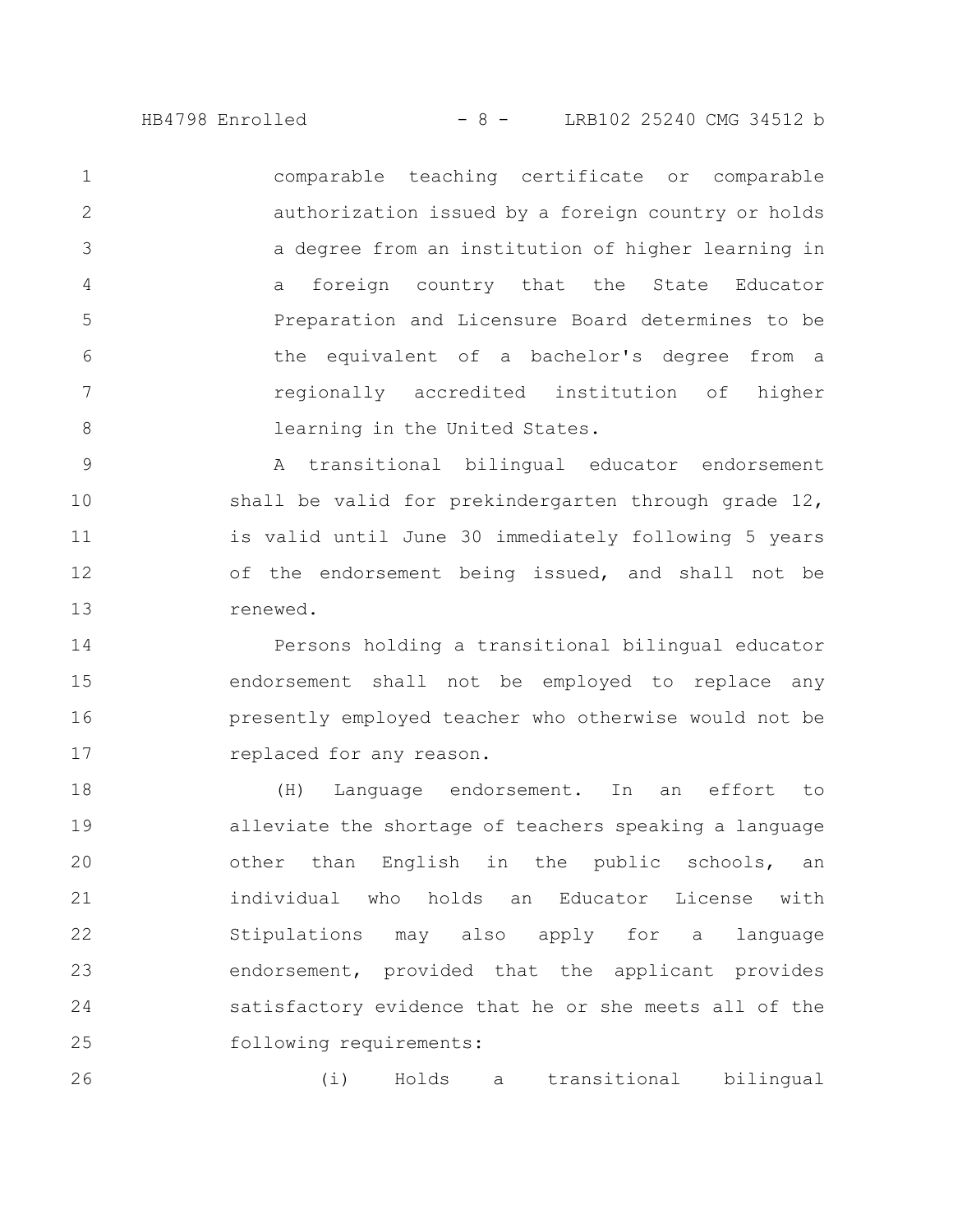1

2

3

4

5

endorsement.

(ii) Has demonstrated proficiency in the language for which the endorsement is to be issued by passing the applicable language content test required by the State Board of Education.

(iii) Holds a bachelor's degree or higher from a regionally accredited institution of higher education or, for individuals educated in a country other than the United States, holds a degree from an institution of higher learning in a foreign country that the State Educator Preparation and Licensure Board determines to be the equivalent of a bachelor's degree from a regionally accredited institution of higher learning in the United States. 6 7 8 9 10 11 12 13 14 15

16

(iv) (Blank).

A language endorsement on an Educator License with Stipulations is valid for prekindergarten through grade 12 for the same validity period as the individual's transitional bilingual educator endorsement on the Educator License with Stipulations and shall not be renewed. 17 18 19 20 21 22

(I) Visiting international educator. A visiting international educator endorsement on an Educator License with Stipulations may be issued to an individual who is being recruited by a particular 23 24 25 26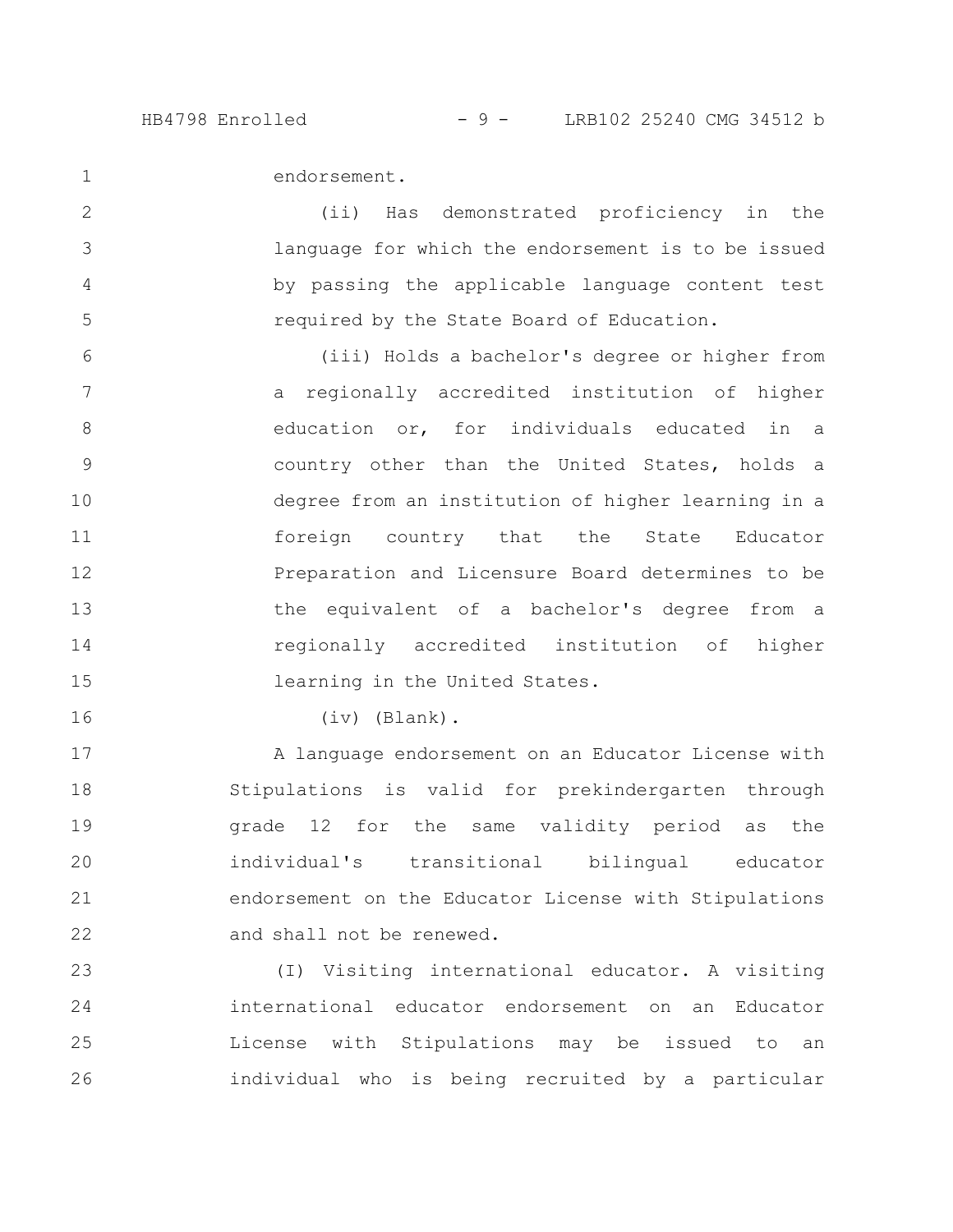HB4798 Enrolled - 10 - LRB102 25240 CMG 34512 b

school district that conducts formal recruitment programs outside of the United States to secure the services of qualified teachers and who meets all of the following requirements: 1 2 3 4

5

6

7

8

26

(i) Holds the equivalent of a minimum of a bachelor's degree issued in the United States.

> (ii) Has been prepared as a teacher at the grade level for which he or she will be employed.

(iii) Has adequate content knowledge in the subject to be taught. 9 10

(iv) Has an adequate command of the English language. 11 12

A holder of a visiting international educator endorsement on an Educator License with Stipulations shall be permitted to teach in bilingual education programs in the language that was the medium of instruction in his or her teacher preparation program, provided that he or she passes the English Language Proficiency Examination or another test of writing skills in English identified by the State Board of Education, in consultation with the State Educator Preparation and Licensure Board. 13 14 15 16 17 18 19 20 21 22

A visiting international educator endorsement on an Educator License with Stipulations is valid for 5 years and shall not be renewed. 23 24 25

(J) Paraprofessional educator. A paraprofessional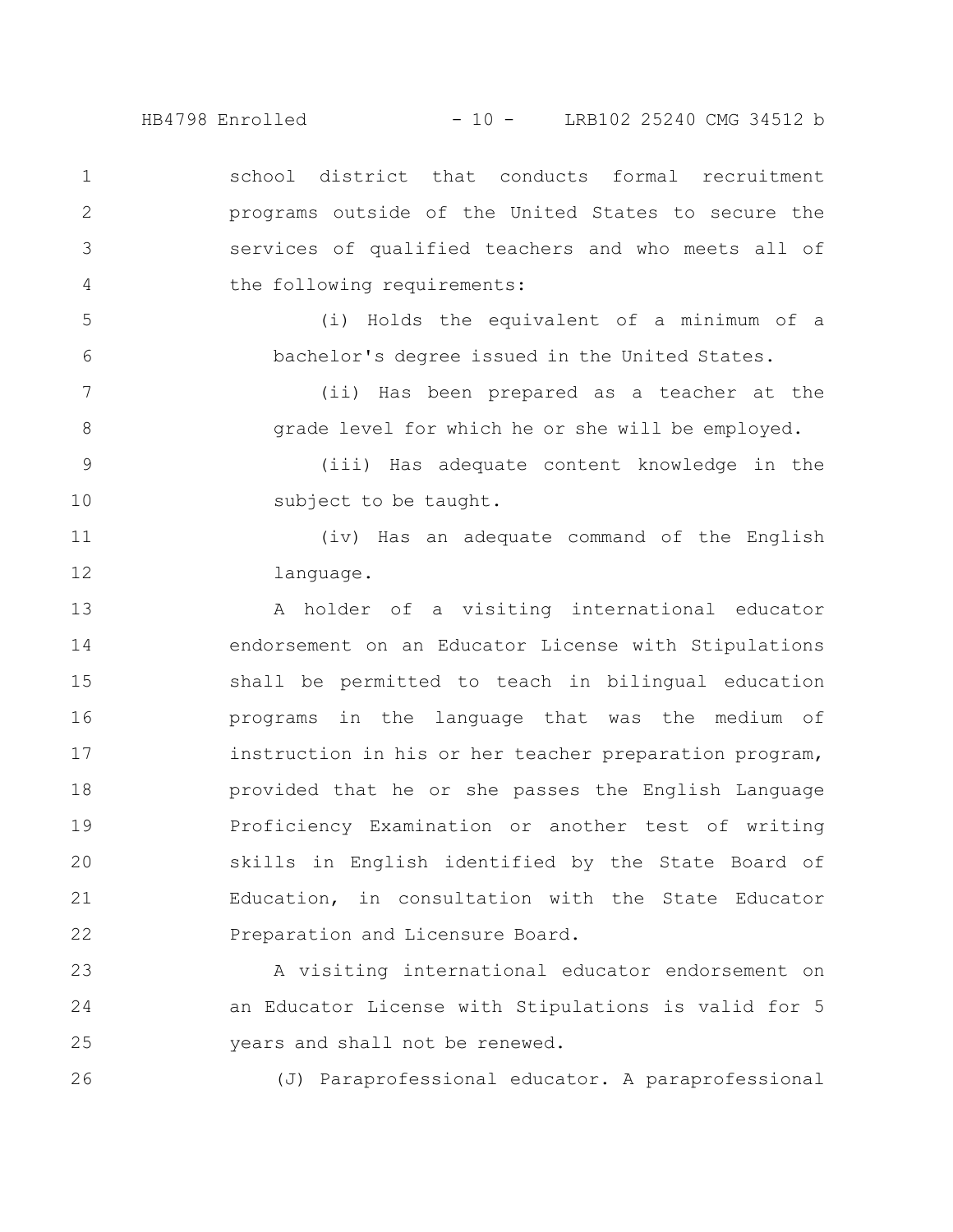educator endorsement on an Educator License with Stipulations may be issued to an applicant who holds a high school diploma or its recognized equivalent and either holds an associate's degree or a minimum of 60 semester hours of credit from a regionally accredited institution of higher education or has passed a paraprofessional competency test under subsection (c-5) of Section 21B-30. The paraprofessional educator endorsement is valid until June 30 immediately following 5 years of the endorsement being issued and may be renewed through application and payment of the appropriate fee, as required under Section 21B-40 of this Code. An individual who holds only a paraprofessional educator endorsement is not subject to additional requirements in order to renew the endorsement. 1 2 3 4 5 6 7 8 9 10 11 12 13 14 15 16

(K) Chief school business official. A chief school business official endorsement on an Educator License with Stipulations may be issued to an applicant who qualifies by having a master's degree or higher, 2 years of full-time administrative experience in school business management or 2 years of university-approved practical experience, and a minimum of 24 semester hours of graduate credit in a program approved by the State Board of Education for the preparation of school business administrators and by passage of the 17 18 19 20 21 22 23 24 25 26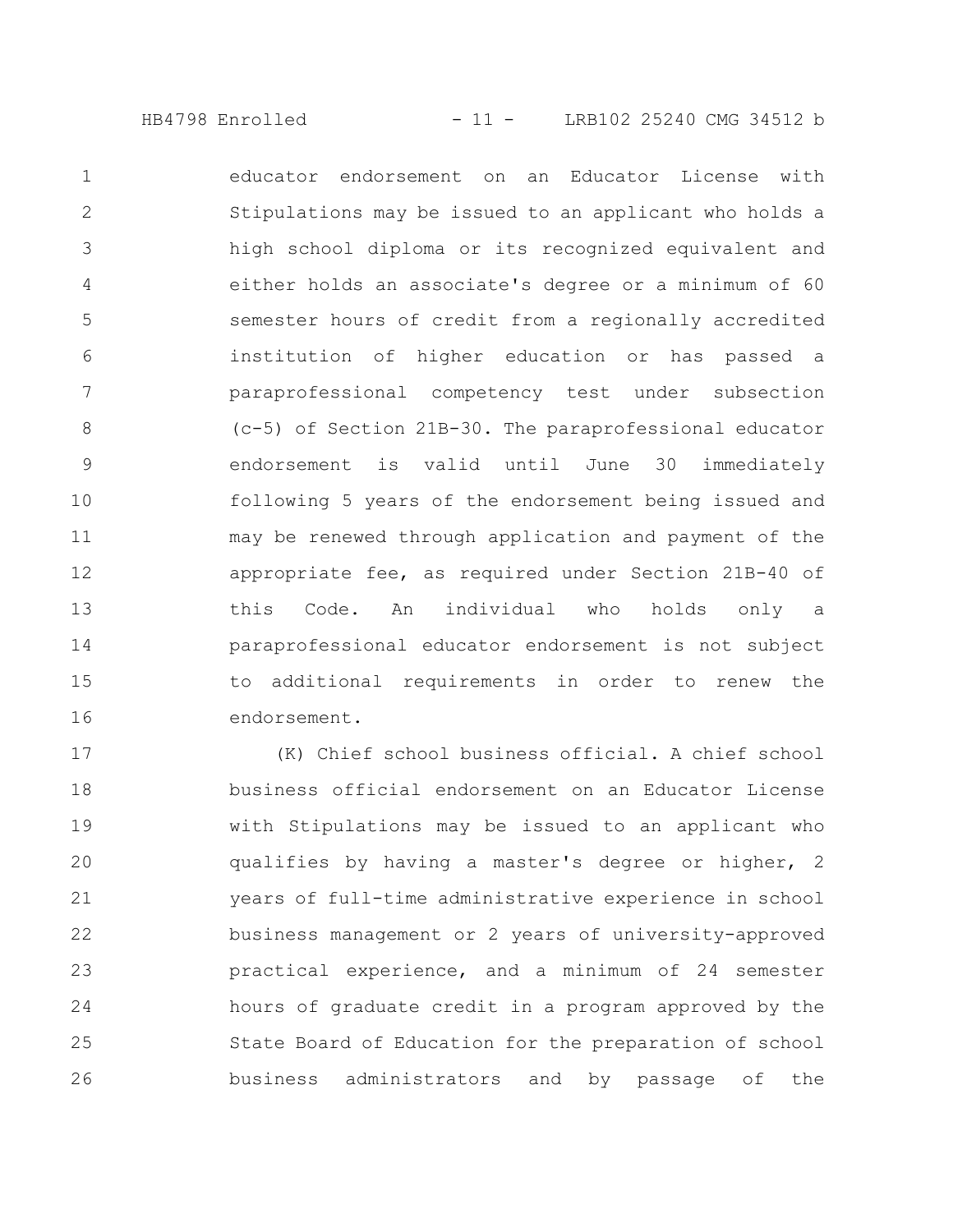HB4798 Enrolled - 12 - LRB102 25240 CMG 34512 b

applicable State tests, including an applicable content area test. 1 2

The chief school business official endorsement may also be affixed to the Educator License with Stipulations of any holder who qualifies by having a master's degree in business administration, finance, accounting, or public administration and who completes an additional 6 semester hours of internship in school business management from a regionally accredited institution of higher education and passes the applicable State tests, including an applicable content area test. This endorsement shall be required for any individual employed as a chief school business official. 3 4 5 6 7 8 9 10 11 12 13 14

The chief school business official endorsement on an Educator License with Stipulations is valid until June 30 immediately following 5 years of the endorsement being issued and may be renewed if the license holder completes renewal requirements as required for individuals who hold a Professional Educator License endorsed for chief school business official under Section 21B-45 of this Code and such rules as may be adopted by the State Board of Education. 15 16 17 18 19 20 21 22 23 24

The State Board of Education shall adopt any rules necessary to implement Public Act 100-288. 25 26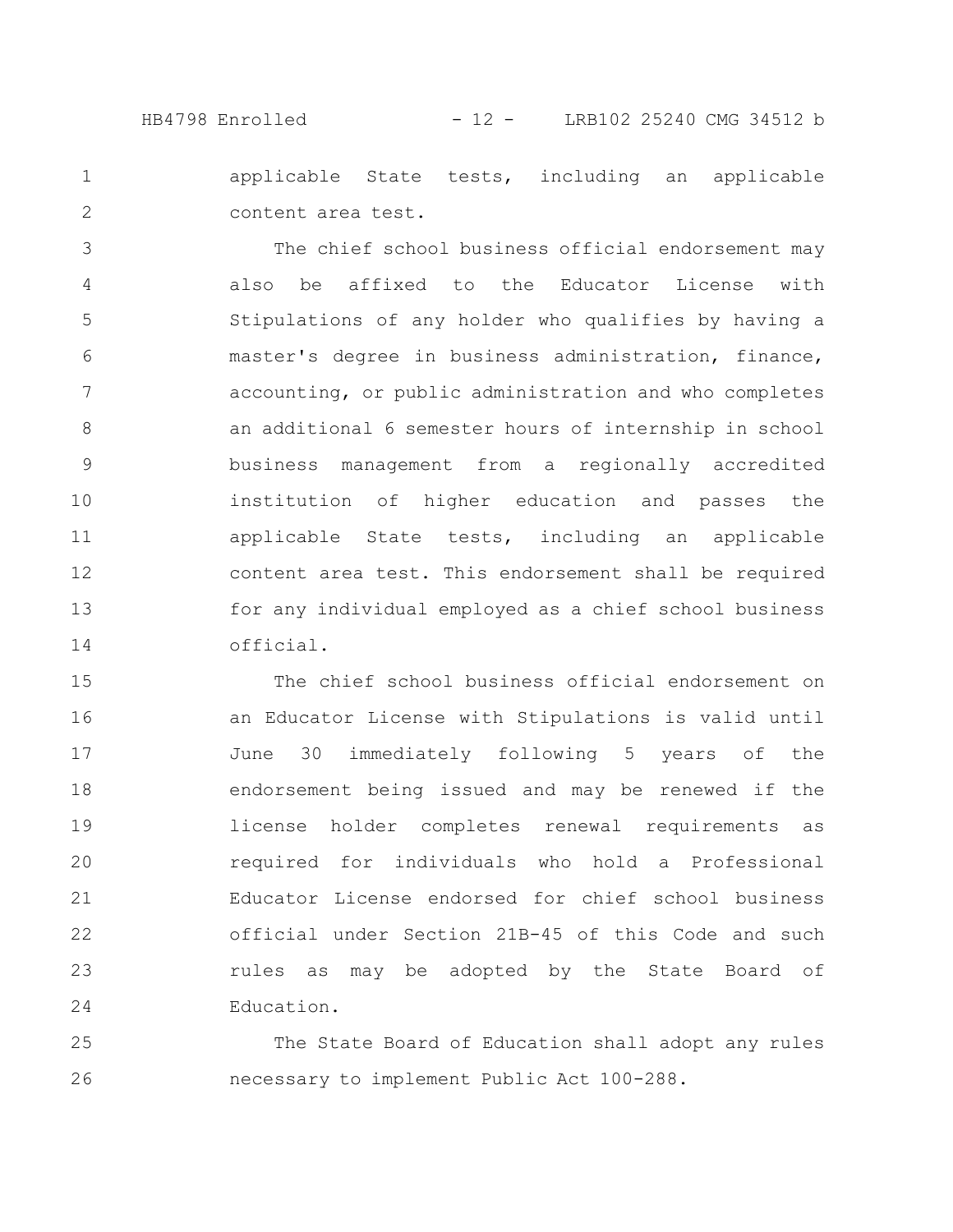HB4798 Enrolled - 13 - LRB102 25240 CMG 34512 b

(L) Provisional in-state educator. A provisional in-state educator endorsement on an Educator License with Stipulations may be issued to a candidate who has completed an Illinois-approved educator preparation program at an Illinois institution of higher education and who has not successfully completed an evidence-based assessment of teacher effectiveness but who meets all of the following requirements: (i) Holds at least a bachelor's degree. (ii) Has completed an approved educator preparation program at an Illinois institution. (iii) Has passed an applicable content area test, as required by Section 21B-30 of this Code. (iv) Has attempted an evidence-based assessment of teacher effectiveness and received a minimum score on that assessment, as established by the State Board of Education in consultation with the State Educator Preparation and Licensure Board. A provisional in-state educator endorsement on an Educator License with Stipulations is valid for one full fiscal year after the date of issuance and may not be renewed. 1 2 3 4 5 6 7 8 9 10 11 12 13 14 15 16 17 18 19 20 21 22 23

24

(M) (Blank).

(N) Specialized services. A specialized services endorsement on an Educator License with Stipulations 25 26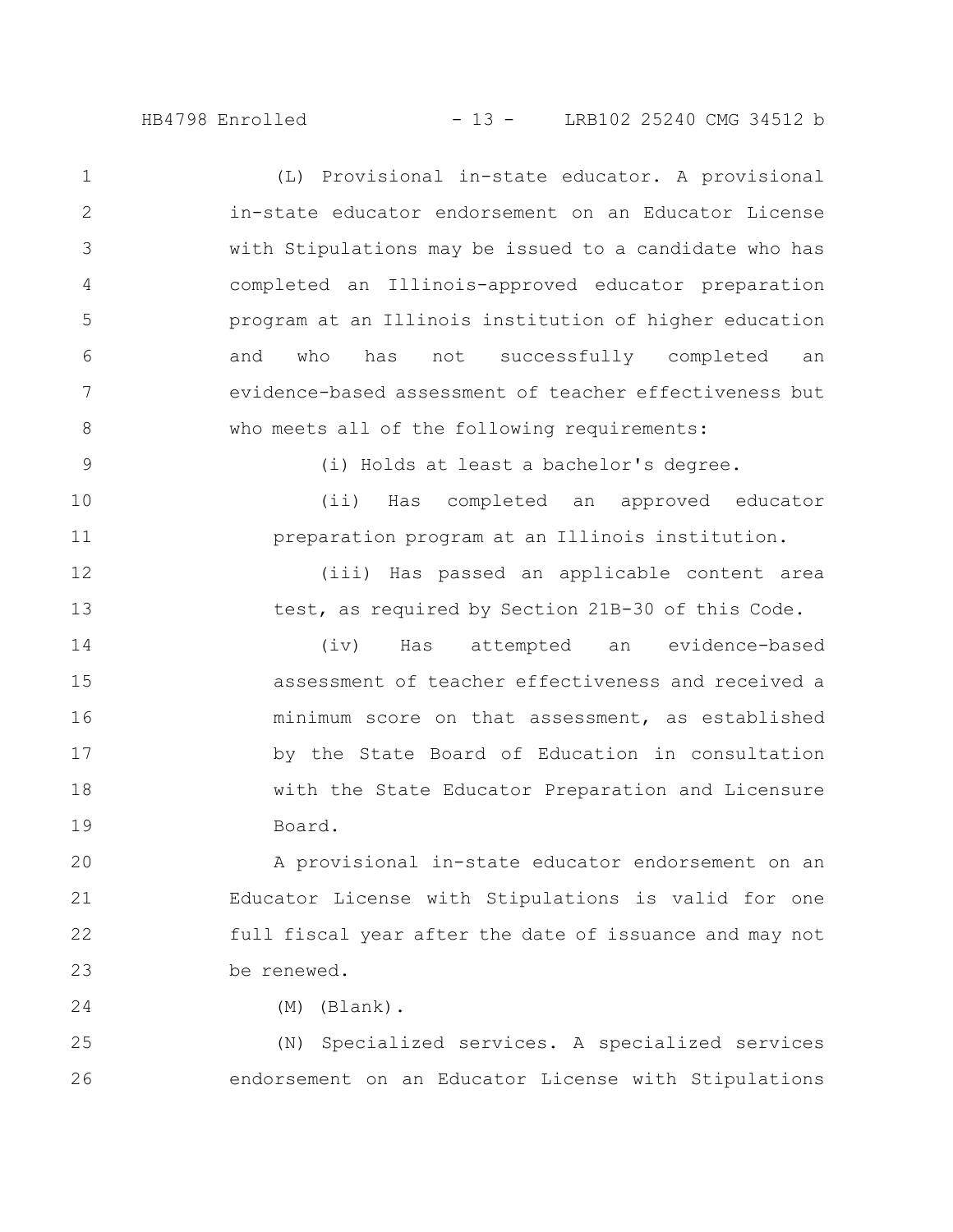HB4798 Enrolled - 14 - LRB102 25240 CMG 34512 b

1

12

may be issued as defined and specified by rule.

(3) Substitute Teaching License. A Substitute Teaching License may be issued to qualified applicants for substitute teaching in all grades of the public schools, prekindergarten through grade 12. Substitute Teaching Licenses are not eligible for endorsements. Applicants for a Substitute Teaching License must hold a bachelor's degree or higher from a regionally accredited institution of higher education or must be enrolled in an approved educator preparation program in this State and have earned at least 90 credit hours. 2 3 4 5 6 7 8 9 10 11

Substitute Teaching Licenses are valid for 5 years.

Substitute Teaching Licenses are valid for substitute teaching in every county of this State. If an individual has had his or her Professional Educator License or Educator License with Stipulations suspended or revoked, then that individual is not eligible to obtain a Substitute Teaching License. 13 14 15 16 17 18

A substitute teacher may only teach in the place of a licensed teacher who is under contract with the employing board. If, however, there is no licensed teacher under contract because of an emergency situation, then a district may employ a substitute teacher for no longer than 30 calendar days per each vacant position in the district if the district notifies the appropriate regional office of education within 5 business days after the 19 20 21 22 23 24 25 26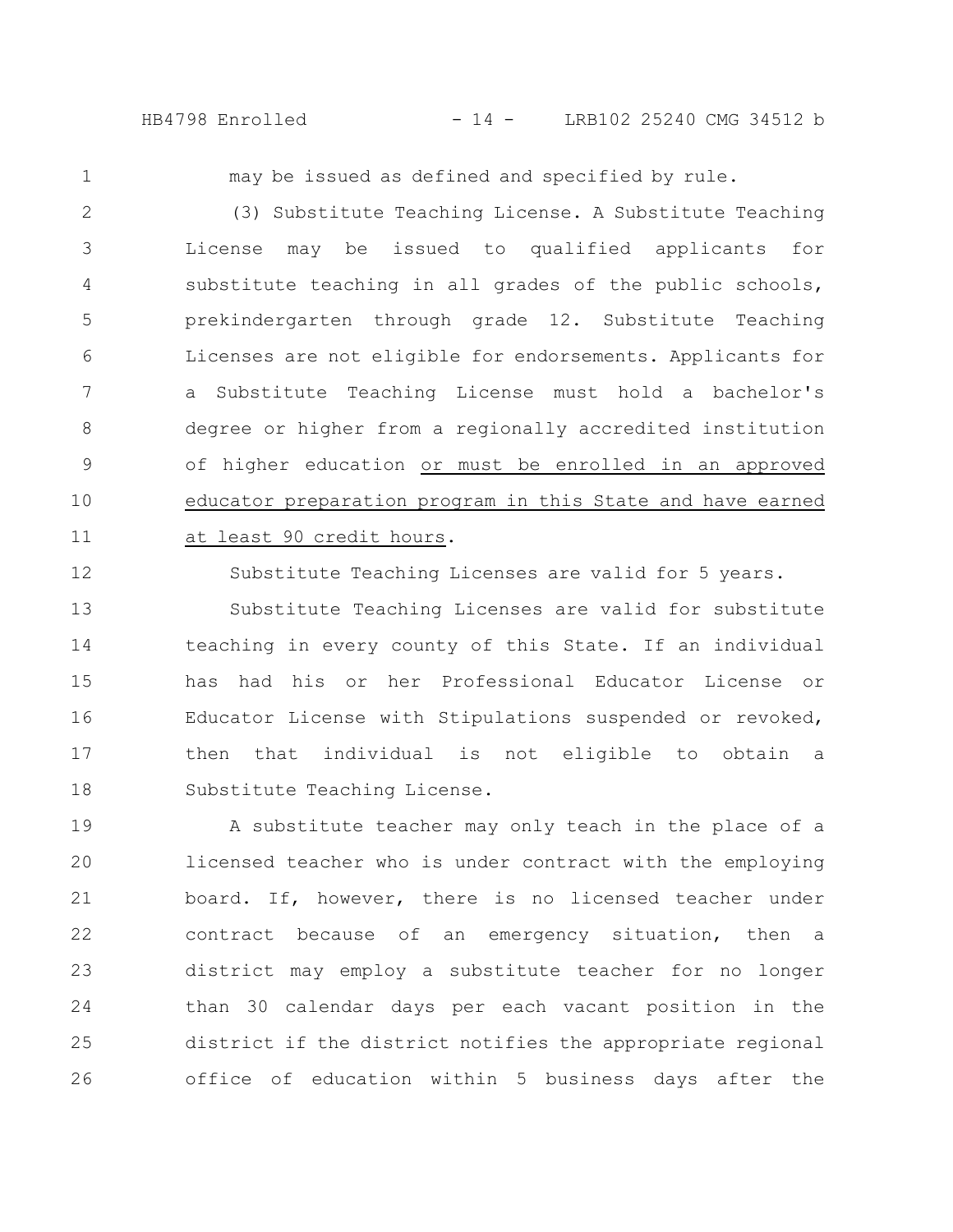HB4798 Enrolled - 15 - LRB102 25240 CMG 34512 b

employment of the substitute teacher in the emergency situation. An emergency situation is one in which an unforeseen vacancy has occurred and (i) a teacher is unable to fulfill his or her contractual duties or (ii) teacher capacity needs of the district exceed previous indications, and the district is actively engaged in advertising to hire a fully licensed teacher for the vacant position. 1 2 3 4 5 6 7 8

There is no limit on the number of days that a substitute teacher may teach in a single school district, provided that no substitute teacher may teach for longer than 90 school days for any one licensed teacher under contract in the same school year. A substitute teacher who holds a Professional Educator License or Educator License with Stipulations shall not teach for more than 120 school days for any one licensed teacher under contract in the same school year. The limitations in this paragraph (3) on the number of days a substitute teacher may be employed do not apply to any school district operating under Article 34 of this Code. 9 10 11 12 13 14 15 16 17 18 19 20

A school district may not require an individual who holds a valid Professional Educator License or Educator License with Stipulations to seek or hold a Substitute Teaching License to teach as a substitute teacher. 21 22 23 24

(4) Short-Term Substitute Teaching License. Beginning on July 1, 2018 and until June 30, 2023, the State Board of 25 26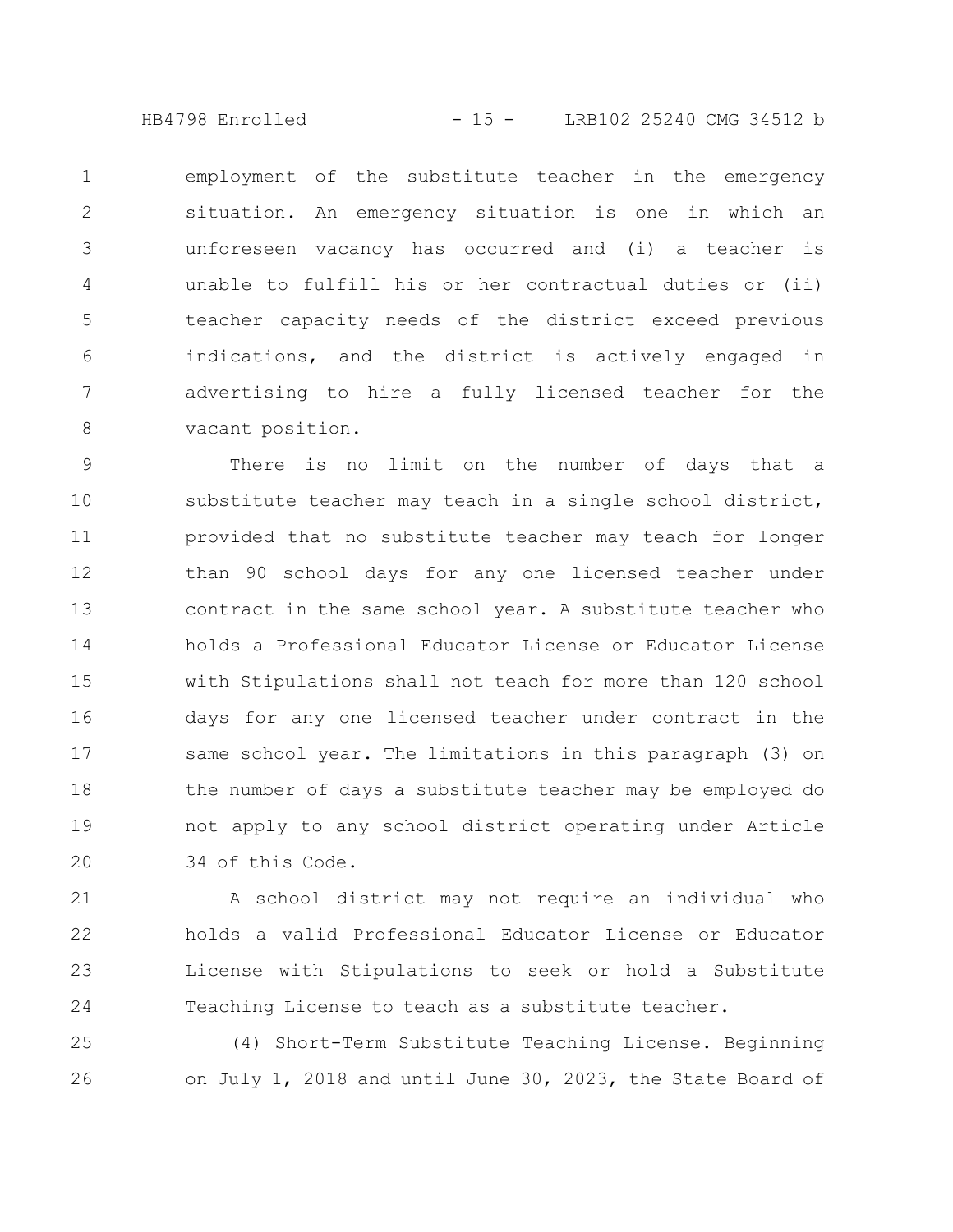HB4798 Enrolled - 16 - LRB102 25240 CMG 34512 b

Education may issue a Short-Term Substitute Teaching License. A Short-Term Substitute Teaching License may be issued to a qualified applicant for substitute teaching in all grades of the public schools, prekindergarten through grade 12. Short-Term Substitute Teaching Licenses are not eligible for endorsements. Applicants for a Short-Term Substitute Teaching License must hold an associate's degree or have completed at least 60 credit hours from a regionally accredited institution of higher education. 1 2 3 4 5 6 7 8 9

Short-Term Substitute Teaching Licenses are valid for substitute teaching in every county of this State. If an individual has had his or her Professional Educator License or Educator License with Stipulations suspended or revoked, then that individual is not eligible to obtain a Short-Term Substitute Teaching License. 10 11 12 13 14 15

The provisions of Sections 10-21.9 and 34-18.5 of this Code apply to short-term substitute teachers. 16 17

An individual holding a Short-Term Substitute Teaching License may teach no more than 5 consecutive days per licensed teacher who is under contract. For teacher absences lasting 6 or more days per licensed teacher who is under contract, a school district may not hire an individual holding a Short-Term Substitute Teaching License. An individual holding a Short-Term Substitute Teaching License must complete the training program under Section 10-20.67 or 34-18.60 of this Code to be eligible 18 19 20 21 22 23 24 25 26